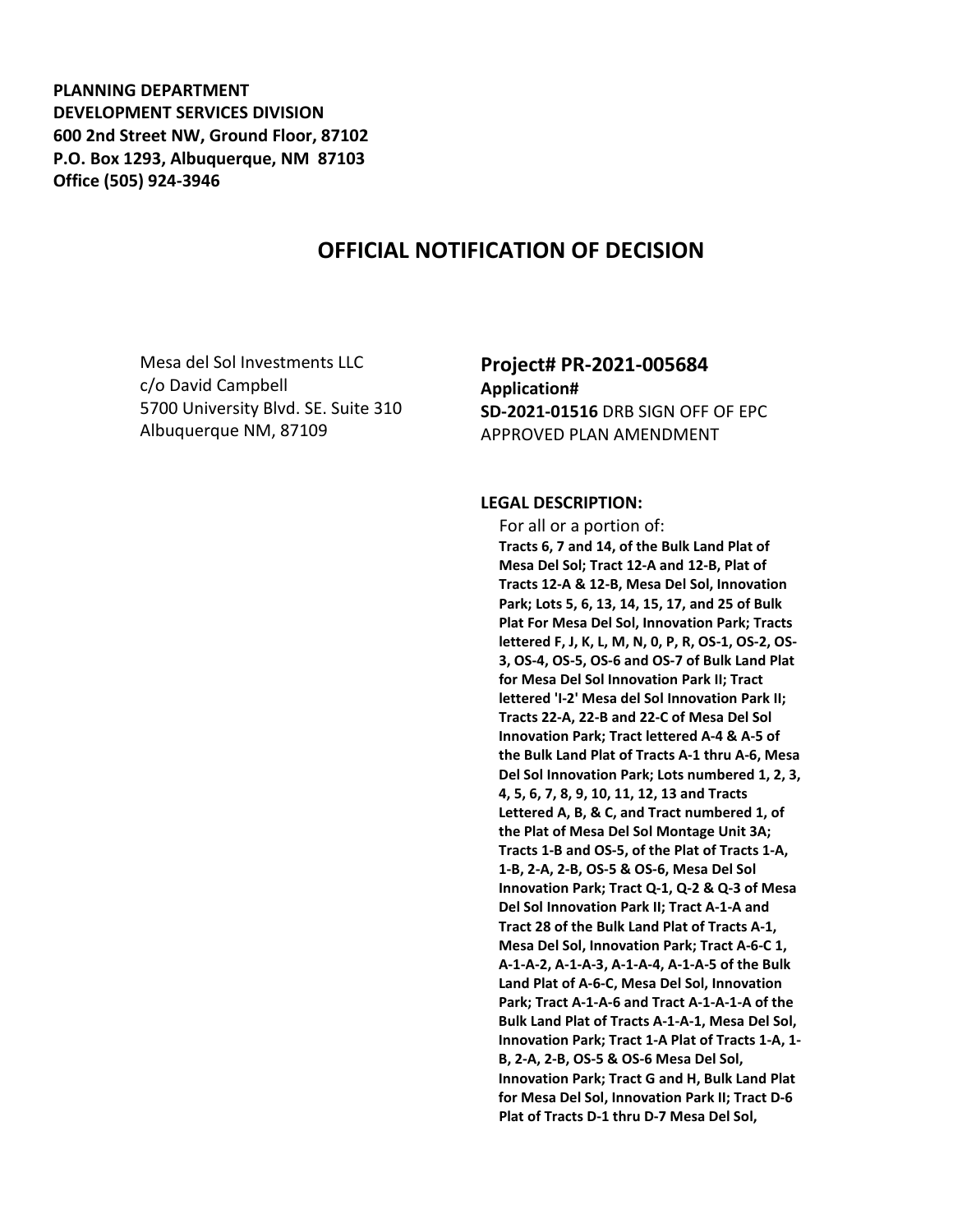Official Notice of Decision Project # PR-2021-005684 Applications# SD-2021-01516 Page 2 of 3

> **Innovation Park II; Tract 4-C Plat of Mesa Del Sol Tracts 4-A, 4-B & 4-C; Tract 11 DEA Site Bulk Land Plat for Mesa Del Sol, Innovation Park, located generally south of Los Picaros Rd., north of the Pueblo of Isleta, mostly east of Interstate 25, and west of Kirtland AFB**, zoned PC, located on **UNIVERSITY BLVD between EASTMAN CROSSING and MESA DEL SOL BLVD** containing approximately 3,200 acre(s). (Q-15-Z, Q-16-Z, Q-17-Z, R-14-Z, R-15-Z, R-16-Z, R-17-Z, S 13-Z, S-14-Z, S-15-Z, S-16-Z, S-17-Z, T-13-Z, T-14-Z, T-15-Z, T-16-Z, T-17-Z, U-13-Z, U-14-Z))

On October 20, 2021, the Development Review Board (DRB) held a public meeting concerning the above referenced application and approved the request, with delegation to ABCWUA and Planning, based on the following Findings:

- 1. This is an amendment to the Level B Community Master Plan/Framework Plan for Mesa del Sol.
- 2. The EPC approved these amendments on August  $19<sup>th</sup>$ , 2021 and delegated the final sign off to the DRB to review for conditions and technical details.
- 3. The amendments remove 137 acres of linear park, amend the transportation system to show the vacation of right-of-way approved by the DRB on July  $21<sup>st</sup>$ , amend the water and sewer system and the update the drainage flow, as shown in the exhibits in the file.
- 4. The Technical Apendices were amended to show these changes.
- 5. The applicant provided the required notice as outlined in the IDO Table 6-1-1.

## **Conditions:**

- 1. Final sign off is delegated to ABWUA for receipt and approval of the associated STANTEC Netflix Water and Sewer Study final report along with map and table clarifications as described in the case comments and transcripts.
- 2. Final sign off is delegated to Planning for keyed map labeling on the road cross section sheet to label cuplet 2-3 and Level "B" boundary, and for final sign-off. A revised amended Master Plan set featuring the required revisions noted in these conditions and signature blocks for the DRB members shall be provided to Planning**.**
- 3. The applicant will obtain final sign off from ABCWUA and Planning by December 15, 2021 or the case may be scheduled for the next DRB hearing and could be denied per the DRB Rules of Procedure.